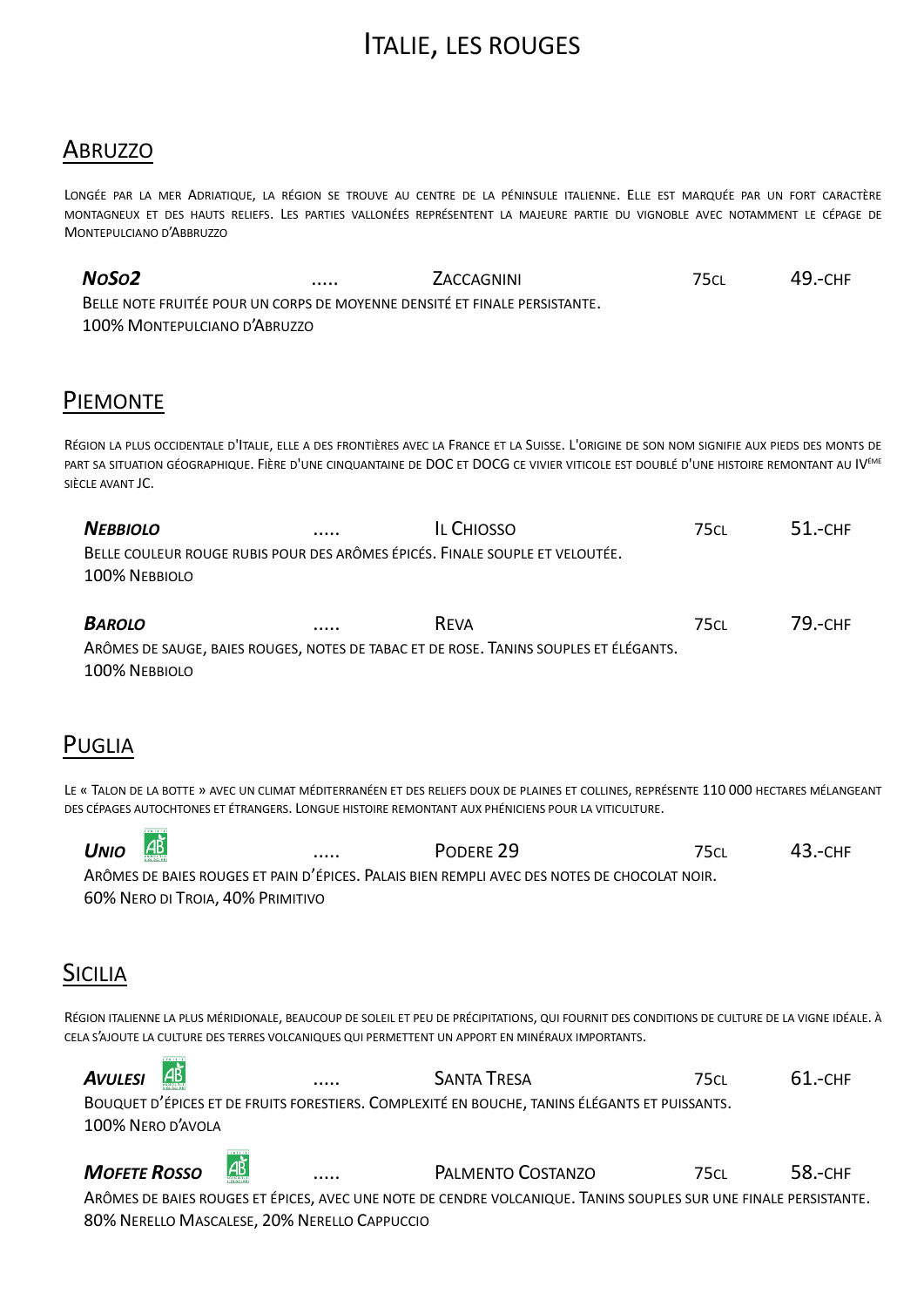# **ITALIE, LES ROUGES**

## **TOSCANA**

 $7.000000$ 

PROVINCE QUI COUVRE LES VERSANTS OCCIDENTAUX TRÈS VALLONNÉS S'ÉTENDANT JUSQU'À LA MER OÙ S'ÉPANOUISSE PRÈS DE 90.000 HA DE VIGNOBLES. RÉGION PROPOSANT DES VINS TANNIQUES ET ROBUSTES DÛ À LA CULTURE D'UN CÉPAGE EMBLÉMATIQUE, LE SANGIOVESE.

| <b>LINO</b> | $\frac{\text{AB}}{\text{BA}}$ | <br>LIBERO, FUORI MONDO                                                                                       | 75 <sub>CL</sub> | 78.-CHF |
|-------------|-------------------------------|---------------------------------------------------------------------------------------------------------------|------------------|---------|
|             |                               | NEZ SANGUIN TIRANT SUR LE CHOCOLAT NOIR ET ÉPICES. DROIT ET NERVEUX EN BOUCHE POUR UN CARACTÈRE BIEN AFFIRMÉ. |                  |         |
|             | 100% SANGIOVESE               |                                                                                                               |                  |         |

**CHIANTI CLASSICO RISERVA** 69.-CHF CHIOCCIOLI **75CL** . . . . . UNE COMPLEXITÉ RÉVÉLANT DES PARFUMS DE FRUITS DES BOIS, DE TABAC ET UNE NOTE BOISÉE. ÉQUILIBRÉ, BELLE RONDEUR, AVEC DES TANNINS DENSES ET SOUPLES. SANGIOVESE, MERLOT

АŘ **TOSCANA** LIBERO. FUORI MONDO 750  $59 - CHF$ AU NEZ TRÈS AXÉ SUR LA CERISE NOIRE, BOUCHE FRAÎCHE ET FRUITÉE. 100% CILIEGIOLO

## **VENETO**

GRANDE RICHESSE GÉOGRAPHIQUE MÊLANT MONTAGNE, COLLINE, PLAINE FLUVIALE ET LITTORAL FONT DE CETTE RÉGION LA PLUS DIVERSIFIÉE D'ITALIE. PRÈS D'UN QUART DE SA SURFACE VITICOLE EST EN DOC AVEC UNE CULTURE SUR CERTAINS ENDROITS SOUS DES PERGOLAS.

| <b>VALPOLICELLA RIPASSO</b>                                 | <br>PICCOLI                                                                                                    | 75ci  | 61 - снғ |
|-------------------------------------------------------------|----------------------------------------------------------------------------------------------------------------|-------|----------|
|                                                             |                                                                                                                | 150ci | 129.-CHF |
|                                                             | BELLE PRÉSENCE DE FRUITS ROUGES ET DE FLEURS. BONNE TENEUR TANIQUE, LÉGÈREMENT ÉPICÉ, PERSISTANT ET ÉQUILIBRÉ. |       |          |
| CORVINA, CORVINONE, RONDINELLA, OSELETA, MOLINARA, CROATINA |                                                                                                                |       |          |

**AMARONE D. VALPOLICELLA** PICCOLI  $75<sub>CL</sub>$ 89.-CHF  $\cdots$ ARÔMES DE CERISES SAUVAGES ET NOIRES AINSI QUE DE CHOCOLAT. VIN CONCENTRÉ, ROND, CHAUD AVEC DES TANINS SOYEUX ET UNE FINALE HARMONIEUSE ET TRÈS PERSISTANTE.

CORVINA, RONDINELLA, CORVINONE, OSELATA, MOLINARA, CROATINA

# **FRANCE, LES ROUGES**

### **SAUMUR CHAMPIGNY**

NOUS PRATIQUONS UNE AGRICULTURE RESPECTUEUSE DES SOLS, DE L'EAU, DES ÊTRES VIVANTS ET DES RYTHMES NATURELS, AFIN DE PRODUIRE UN VIN **VIVANT ET AUTHENTIQUE.** 

|AŘ **LES TERRES ROUGES ARNAUD LAMBERT**  $42.-CHF$ **75CL** VIN COULANT AUX AROMES INTENSES DE FRUITS ROUGES ET NOIRS. BOUCHE FRAÎCHE, CHARNUE ET FRUITÉE. 100% CABERNET FRANC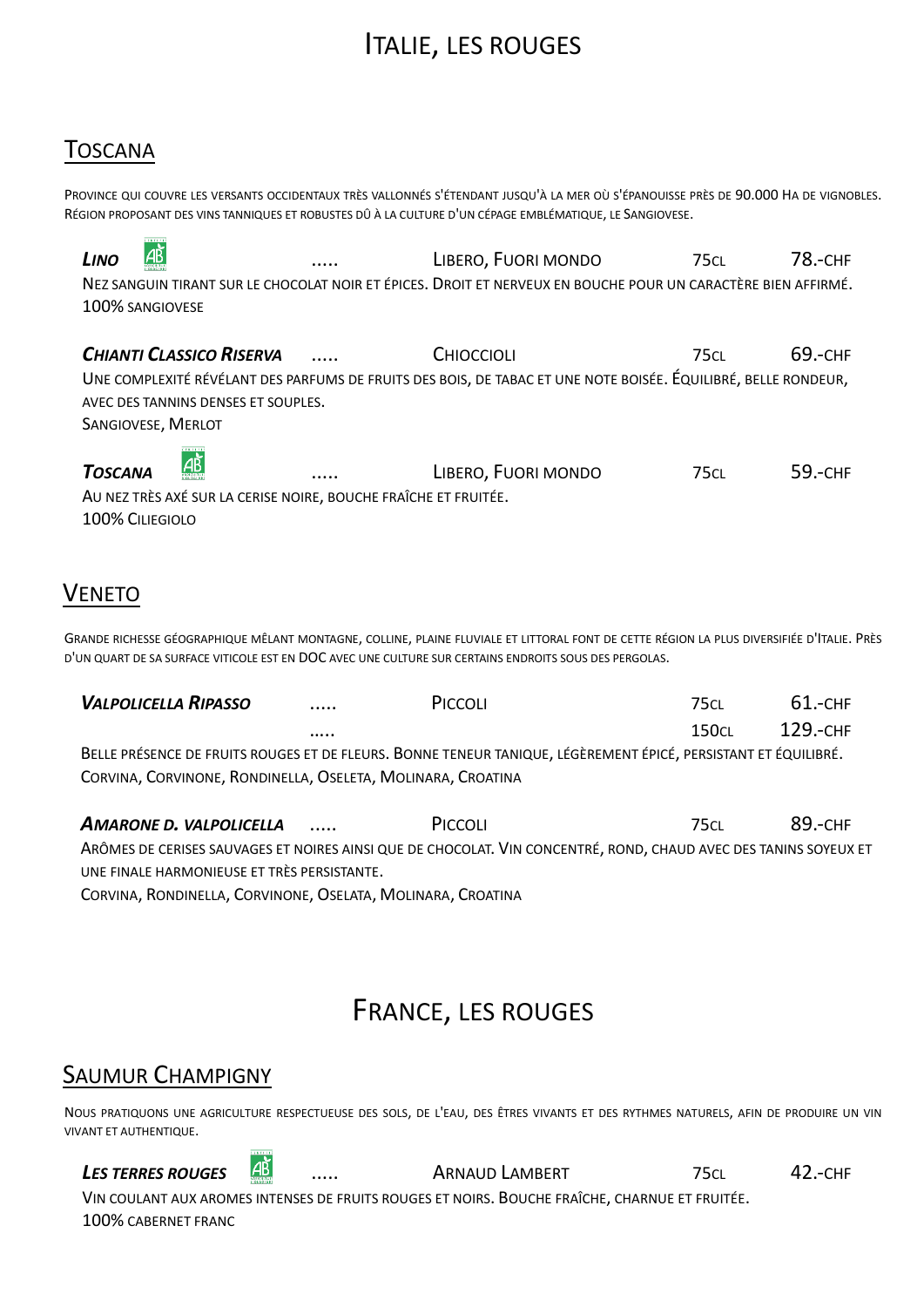# SUISSE, LES ROUGES



LE TRAVAIL DE VIGNERON EST UNE ŒUVRE ARTISANALE DE PATIENCE ET DE PASSION. EN ÉTANT RIGOUREUX À TOUTES LES ÉTAPES DE NOTRE MÉTIER, DU CEP DE VIGNE AU VIN EN BOUTEILLE, NOUS ÉLABORONS DES VINS FRANCS ET DE CARACTÈRE.

| <b>PINOT NOIR CALVAIRE</b>                           | <br>75cl | 49.-снғ |
|------------------------------------------------------|----------|---------|
| NOTES FRUITÉS, PORTÉ SUR L'ÉLÉGANCE ET LA SUBTILITÉ. |          |         |

#### BOVEN

LA PASSION DU VIN S'EST TRANSMISE DE GÉNÉRATION EN GÉNÉRATION DANS NOTRE FAMILLE. LES BASES D'UN GRAND VIN S'ACQUIÈRENT DÉJÀ À LA VIGNE. « EDUQUER » LE VIN EST AFFAIRE DE PATIENCE, DE DÉLICATESSE ET D'ÉQUILIBRE. LA QUALITÉ PRIMERA TOUJOURS SUR LA QUANTITÉ.

| <b>SYRAH</b>                                                                                                    | <br>50cl  | $36 - CHF$ |
|-----------------------------------------------------------------------------------------------------------------|-----------|------------|
|                                                                                                                 | <br>70ci. | 54 - CHF   |
| POIVRE BLANC ET VIOLETTE DOMINENT AU NEZ. SOUPLE EN ATTAQUE SUR DES JOLIS TANINS À SUIVRE POUR TERMINER SUR UNE |           |            |
| NOTE FPICFE.                                                                                                    |           |            |



| <b>SYRAH LES BERNUNES</b>                                                                                  | <br>75cl | 63.-CHF |
|------------------------------------------------------------------------------------------------------------|----------|---------|
| NEZ FUMÉ, ÉPICÉ, SUR DES NOTES DE CHASSE ET DE FEUILLE SÈCHE. FINALE FRAÎCHE, AROMATIQUE DE FRUITS ROUGES. |          |         |

| <b>CORNALIN</b>                                                                                   | <br>75cl | 55.-CHF |
|---------------------------------------------------------------------------------------------------|----------|---------|
| NEZ TYPÉ DE CERISES MÛRES, GRIOTTES ET DE FLEURS SÉCHÉES. BOUCHE TOUTE EN RONDEUR, TANINS FERMES. |          |         |

### DOMAINES CHEVALIERS

PIEDS DE VIGNE PLEINS DE VITALITÉ, MAINS EXPÉRIMENTÉES, TRAITEMENT DOUX ET ATTENTIONNÉ DE LA VENDANGE, CHAQUE CÉPAGE EST PLANTÉ SUR SON SOL DE PRÉDILECTION AFIN DE PROPOSER DES VINS LES PLUS EXPRESSIFS ET LES PLUS ÉQUILIBRÉS QUE POSSIBLE.

| <b>CORNALIN</b>                                                                        | <br>50cl | 39.-снғ |
|----------------------------------------------------------------------------------------|----------|---------|
|                                                                                        | <br>75CL | 63.-CHF |
| $N_{\rm F}$ as assured follows at onlowing. Douglin AMALE 57 BULGOMETRO TANUALE COUNTS |          |         |

NEZ DE PETITS FRUITS ET GRIOTTES. BOUCHE AMPLE ET PUISSANTE, TANINS SOUPLES.

| <b>CORNALIN NEYRUN</b>                                                                                  | <br><b>75CL</b> | 79.-CHF |
|---------------------------------------------------------------------------------------------------------|-----------------|---------|
| NEZ ÉPICÉ DE CÈDRE ET DE TABAC. EN BOUCHE ÉLÉGANCE ET PRÉCISION SE COMPLÈTENT AVEC DES TANINS VIBRANTS. |                 |         |

## LA COLOMBE

VIGNERON PAR CHOIX, ŒNOLOGUE PAR PASSION, RAYMOND, LE FILS AÎNÉ DE ROGER, REVINT AUX SOURCES, À FÉCHY. CE PAYS, LES PACCOT L'ONT AIMÉ, L'ONT CHOISI. ATTACHEMENT À LA TERRE, LABEUR ET PASSION, POUR LA METTRE EN VALEUR.

*COLOMBE ROUGE* ..... 75CL 62.-CHF FLACON QUI A DE LA MÂCHE, ARÔMES POIVRÉS ET ENSOLEILLÉS. ÉLEVAGE EN BARRIQUE. MERLOT, GAMARET, SYRAH

## SIMON MAYE & FILS

DOMINÉ PAR LE RELIEF ABRUPT DE LA CHAÎNE DE MONTAGNES DU HAUT-DE-CRY, DANS LE VIGNOBLE DE CHAMOSON, NOTRE DOMAINE VITICOLE DE 10 HA SE SITUE SUR UN CÔNE D'AKKUVIONS, AU SOL CALCAIRE, GRAVELEUX ET SUR LE VIGNOBLE DE MOETTE, UN LIEU-DIT EN TERRASSES.

#### *SYRAH VIEILLES VIGNES* ..... 75CL 95.-CHF

ROBE PROFONDE, AMPLE ET STRUCTURÉE AUX ARÔMES EXPRESSIFS DE FRUITS NOIRS, DE POIVRE BLANC ET D'ÉPICES.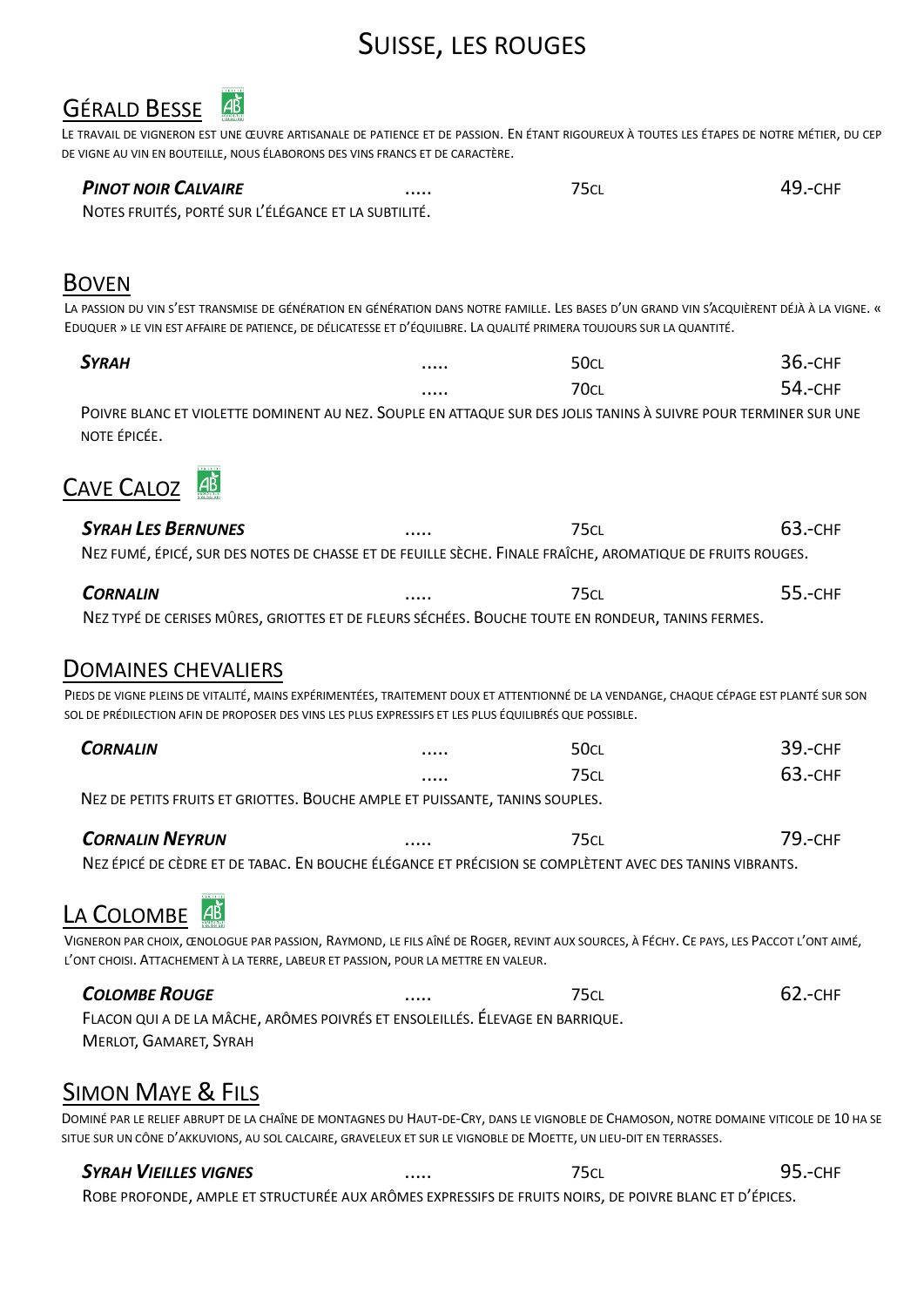# SUISSE, LES ROUGES

## JOHN & MIKE FAVRE

TOUJOURS PLUS SOUCIEUX DU DÉVELOPPEMENT DURABLE, NOUS AVONS DÉFINITIVEMENT ABANDONNÉ LES HERBICIDES DANS NOS VIGNOBLES. NOTRE REGARD A CHANGÉ. LES VIGNES SEMBLENT APPRÉCIER CES CHANGEMENTS.

| LAZE<br>VIEILLI EN BARRIQUE DE MÉLÈZE, VIN CHARNU ET RICHE SUR DES NOTES DE FRUITS NOIRS CONFITS ET CERISES NOIRES.<br>100% DIOLINOIR                                                                                                                                                                                                                                                     |    | <b>75CL</b>  | <b>72.-CHF</b> |
|-------------------------------------------------------------------------------------------------------------------------------------------------------------------------------------------------------------------------------------------------------------------------------------------------------------------------------------------------------------------------------------------|----|--------------|----------------|
| <b>RED PICKUP</b><br>VIN SEC AVEC UNE PUISSANCE NETTE. NOTES DE POIVRE ET ÉPICES. VIEILLI EN FÛT DE CHÊNE.<br>SYRAH, CABERNET, MERLOT                                                                                                                                                                                                                                                     |    | <b>75CL</b>  | 54.-CHF        |
| DANIEL MAGLIOCCO & FILS 48<br>TRAIT D'UNION ENTRE CIEL ET TERRE, LE VIN EST L'EXPRESSION DU CÉPAGE QUI LUI DONNE CORPS, DU TERROIR DONT IL EST ISSU, DU MILLÉSIME QUI L'A VU<br>NAÎTRE ET MÛRIR.                                                                                                                                                                                          |    |              |                |
| <b>GAMAY</b>                                                                                                                                                                                                                                                                                                                                                                              |    | <b>75CL</b>  | <b>38.-CHF</b> |
| NEZ DE FRUITS NOIRS ET ÉPICES. LÉGER ET FRUITÉ POUR UNE BOUCHE DENSE ET DES TANINS FINS.                                                                                                                                                                                                                                                                                                  |    |              |                |
| <b>BARBERA X MAGLIOCCO</b><br>ARÔME MÉRIDIONAL, ÉPICÉ. BEAUX TANINS GRAS ET FINALE BOISÉE.<br>BARBERA, MAGLIOCCO                                                                                                                                                                                                                                                                          |    | <b>75CL</b>  | $61 - CHF$     |
| <b>LE MAGNUM</b><br>ARÔMES DE POIVRE, CUIR ET VIOLETTE. EN BOUCHE DENSE ET CHARPENTÉ. ÉLEVAGE EN FÛT DE CHÊNE.<br>MERLOT, CABERNET, SYRAH<br>L'Orlaya<br>SITUÉES PRESQUE EXCLUSIVEMENT À L'OUEST DE LA COMMUNE DE FULLY, DU CÔTÉ DE BRANSON ET VERS L'EGLISE, LES 80 PARCELLES QUI FORMENT LA<br>PROPRIÉTÉ DE LA CAVE CONSTITUENT UN MAGNIFIQUE VIGNOBLE OÙ ABONDENT LES VIEILLES VIGNES. |    | <b>150CL</b> | 123.-CHF       |
|                                                                                                                                                                                                                                                                                                                                                                                           |    |              |                |
| <b>HUMAGNE ROUGE</b><br>ARÔMES DE FEUILLES DE VIGNE SÉCHÉES, SUREAU ET VIOLETTE. STRUCTURE VELOUTÉE ET CÔTÉ SAUVAGE UNIQUE.                                                                                                                                                                                                                                                               |    | <b>75CL</b>  | 58.-CHF        |
|                                                                                                                                                                                                                                                                                                                                                                                           |    |              |                |
| <b>GAMAY DE BRANSON VIELLES VIGNES</b>                                                                                                                                                                                                                                                                                                                                                    |    | <b>75CL</b>  | 49.-снғ        |
| ARÔMES DE FEUILLES DE VIGNE SÉCHÉES, SUREAU ET VIOLETTE. STRUCTURE VELOUTÉE ET CÔTÉ SAUVAGE UNIQUE.                                                                                                                                                                                                                                                                                       |    |              |                |
| <b>ADRIEN STEVENS</b><br>LE DOMAINE EST SITUÉ SUR LES VIGNOBLES DE TREVANO ET CASTEL SAN PIETRO AU TESSIN. ADRIEN A UNE VOLONTÉ DE RESPECTER TOUT LE PROCESSUS<br>AINSI QUE LA PLANTE ET A ACQUIS LE STATUT DE VIGNERON INDÉPENDANT EN 2020.                                                                                                                                              |    |              |                |
| <b>SOTTOCIELO MERLOT</b>                                                                                                                                                                                                                                                                                                                                                                  |    | <b>75CL</b>  | 59.-CHF        |
| AU NEZ ÉLÉGANT ET BELLE COMPLEXITÉ. NOTES DE PETITS FRUITS ROUGES ET D'ÉPICES AVEC DES TANINS SOYEUX.                                                                                                                                                                                                                                                                                     |    |              |                |
| <b>WEINGUT BESSON-STRASSER</b>                                                                                                                                                                                                                                                                                                                                                            | АĎ |              |                |
| LE DOMAINE EST SITUÉ À CÔTÉ DES CHUTES DU RHIN, DANS LE WEINLAND ZURICHOIS. LA VINIFICATION ET L'ÉLEVAGE DE LEURS VINS RESTENT DANS L'ESPRIT<br>DU RESPECT DU CÉPAGE, DU TERROIR ET DU MILLÉSIME.                                                                                                                                                                                         |    |              |                |
| <b>CHOLFIRST PINOT NOIR</b>                                                                                                                                                                                                                                                                                                                                                               |    | <b>75CL</b>  | 61.-CHF        |

BOUQUET INTENSE ET COMPLEXE MARQUÉ PAR DES NOTES DE CERISES ET DE FRAMBOISE. CORPS COMPACT, MARQUÉ PAR UNE STRUCTURE VIVE ET RACÉE. TANINS DENSE AUX GRAINS FINS.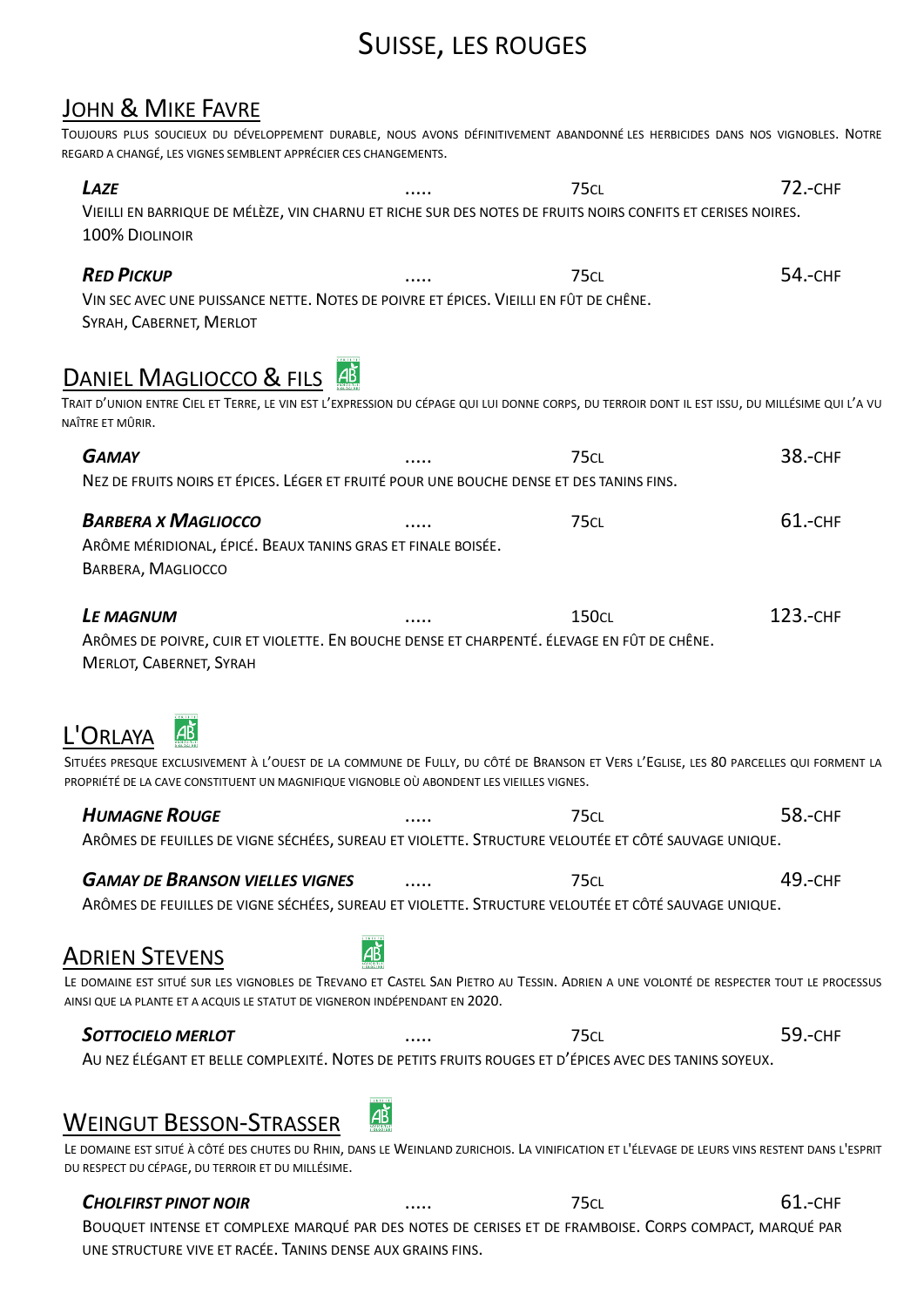# **SUISSE, LES BLANCS**

### **BOVEN**

LA PASSION DU VIN S'EST TRANSMISE DE GÉNÉRATION EN GÉNÉRATION DANS NOTRE FAMILLE. LES BASES D'UN GRAND VIN S'ACOUIÈRENT DÉJÀ À LA VIGNE. « EDUQUER » LE VIN EST AFFAIRE DE PATIENCE, DE DÉLICATESSE ET D'ÉQUILIBRE. LA QUALITÉ PRIMERA TOUJOURS SUR LA QUANTITÉ.

#### **FFNDANT**  $70c<sub>l</sub>$  $36 - CHF$  $\cdots$ ROBE JAUNE PÂLE AUX REFLETS CRISTALLINS, UN PREMIER NEZ CITRONNÉ, TOUT EN FRAÎCHEUR, AVEC DES NOTES MINÉRALES ET FLORALES. EN BOUCHE, UN PETIT CARBONIQUE APPORTE DE LA FRAÎCHEUR ET DE L'ÉQUILIBRE.

 $43 - CHP$ **PAIEN**  $70c<sub>l</sub>$  $\ldots$ NEZ PUISSANT ET COMPLEXE, OÙ S'ENTREMÊLENT DES EFFLUVES DE FRUITS DES BOIS, DE CÈDRE, DE CITRON VERT, ET DE MINÉRALITÉ. EN FINALE, UNE NOTE SALINE APPARAIT.

#### **GÉRALD BESSE AB**

LE TRAVAIL DE VIGNERON EST UNE ŒUVRE ARTISANALE DE PATIENCE ET DE PASSION. EN ÉTANT RIGOUREUX À TOUTES LES ÉTAPES DE NOTRE MÉTIER, DU CEP DE VIGNE AU VIN EN BOUTEILLE, NOUS ÉLABORONS DES VINS FRANCS ET DE CARACTÈRE.

#### 52.-CHF **HEIDA CHAMPORTAY 75CL**  $\ldots$ NEZ MARQUÉ PAR LE FRUIT DE LA PASSION, ÉCORCES D'ORANGE & CITRON, BOUCHE TONIQUE & FRUITÉE.



SITUÉES PRESQUE EXCLUSIVEMENT À L'OUEST DE LA COMMUNE DE FULLY, DU CÔTÉ DE BRANSON ET VERS L'EGLISE, LES 80 PARCELLES QUI FORMENT LA PROPRIÉTÉ DE LA CAVE CONSTITUENT UN MAGNIFIQUE VIGNOBLE OÙ ABONDENT LES VIEILLES VIGNES.

#### FENDANT  $75c<sub>1</sub>$ **36.-CHF** MINÉRALITÉ REMARQUÉE, FINALE LONGUE ET SAVOUREUSE SUR DES NOTES DE PIERRE MOUILLÉE ET SENTEURS FLORALES.

## **JOHN & MIKE FAVRE**

TOUJOURS PLUS SOUCIEUX DU DÉVELOPPEMENT DURABLE, NOUS AVONS DÉFINITIVEMENT ABANDONNÉ LES HERBICIDES DANS NOS VIGNOBLES. SI NOUS N'UTILISIONS PLUS D'HERBICIDES RÉSIDUAIRES DEPUIS 10 ANS, NOUS SOMMES PASSÉS EN 2013 À UN SYSTÈME PLUS RESPECTUEUX DE L'ENVIRONNEMENT EN STOPPANT L'EMPLOI DES HERBICIDES. NOTRE REGARD A CHANGÉ. LES VIGNES SEMBLENT APPRÉCIER CES CHANGEMENTS.

| JOHANNISBERG                                                                | <br>75cl | 39.-CHF |
|-----------------------------------------------------------------------------|----------|---------|
| NEZ AUX NOTES DE FLEURS, FRUITS DU VERGER ET AMANDES. VOLUPTUEUX EN BOUCHE. |          |         |
|                                                                             |          |         |

59.-CHF **PETITE ARVINE**  $75c<sub>l</sub>$  $\ldots$ TENDRE SUR DES ARÔMES DE RHUBARBE, FORTE VIVACITÉ EN BOUCHE SUR UNE FINALE SALINE.

#### |à **WEINGUT BESSON-STRASSER**

LE DOMAINE EST SITUÉ À CÔTÉ DES CHUTES DU RHIN, DANS LE WEINLAND ZURICHOIS. NADINE ET CÉDRIC MISENT SUR UN TRAVAIL PRÉCIS DE LA VIGNE, EN UTILISANT DES TISANES DE PLANTES ET EN RESPECTANT LES RYTHMES NATURELS. LA VINIFICATION ET L'ÉLEVAGE DE LEURS VINS RESTENT DANS L'ESPRIT DU RESPECT DU CÉPAGE, DU TERROIR ET DU MILLÉSIME.

**75CL** 

#### **RÄUSCHLING**

BOUQUET D'HERBES DU JARDIN ET BOURGEONS D'ACACIA. AU PALAIS FRAIS ET ÉQUILIBRÉ.

52.-CHF